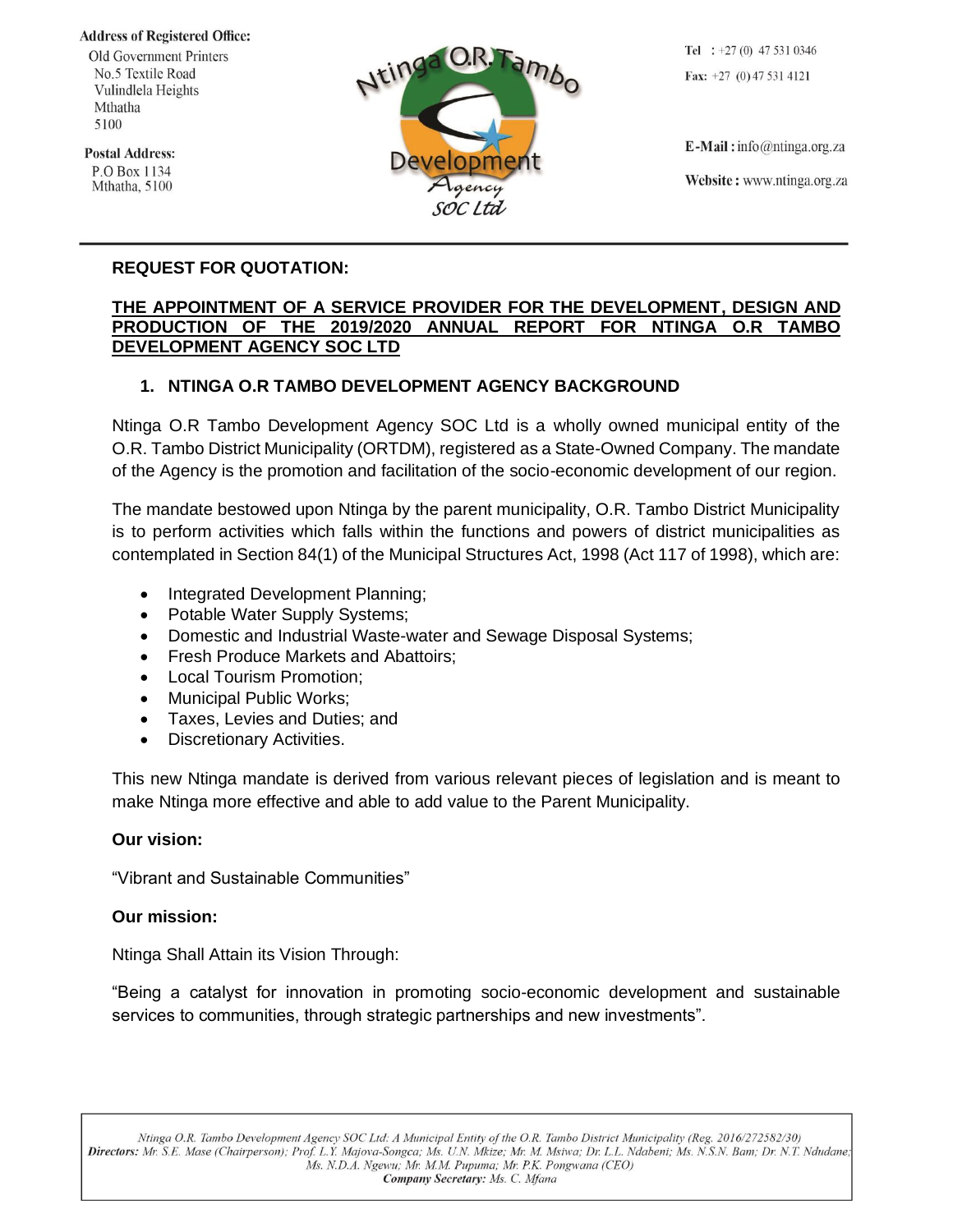## **2. PROJECT BACKGROUND**

Section 121 of the Municipal Finance Management Act provides that every municipal entity must for each financial year prepare an annual report.

The report is completed against this background and Ntinga seeks the highest professional standards of the report for communication with its stakeholders.

### **3. SCOPE OF WORK**

Ntinga O.R. Tambo Development Agency SOC Ltd therefore requires a service provider for the development, design and production services. The service provider must meet the following specifications/ requirements:

**Content development** – Conduct interviews to enable the writing of the Ntinga Annual Report. The appointed service provider is expected to interview the Board Chairperson, the Chief Executive Officer and Senior Management (unit operational heads) to collate information which will be incorporated into the various reports. The service provider will also be expected to edit the Audit Committee Chairperson's Report and the Chief Financial Officer's report.

**Editing** – The service provider is expected to edit and proofread the annual report to check for accuracy of spelling, grammar and cross-referencing of figures and information with those provided in the Annual Financial Statements. The annual report is estimated to be a total of 120 pages.

**Design and layout** – The service provider is expected to provide a design concept as part of the submission which will be used in the evaluation of the RFQ. This is required to test the ability of the bidders to produce a high quality and responsive annual report document. Bidders must quote for the design concept, as well as the design and layout of the 120-page report:

- Design must have infographics throughout
- Illustrations
- Use of images where required

**Photography** – The service provider will be required to quote on collating and designing the individual photographs which will be provided. The service provider will also be requested to visit Ntinga's various business sites and projects and photograph accordingly.

#### **Printing** -

The service provider must provide printing services of approximately 20 handbooks with the following printing specification:

- $210 \times 275$
- 120-page report including double-sided cover
- Cover: 300gsm with a matt laminate
- Inside pages: 115gsm matt
- Finishing: perfect bound and cut to size